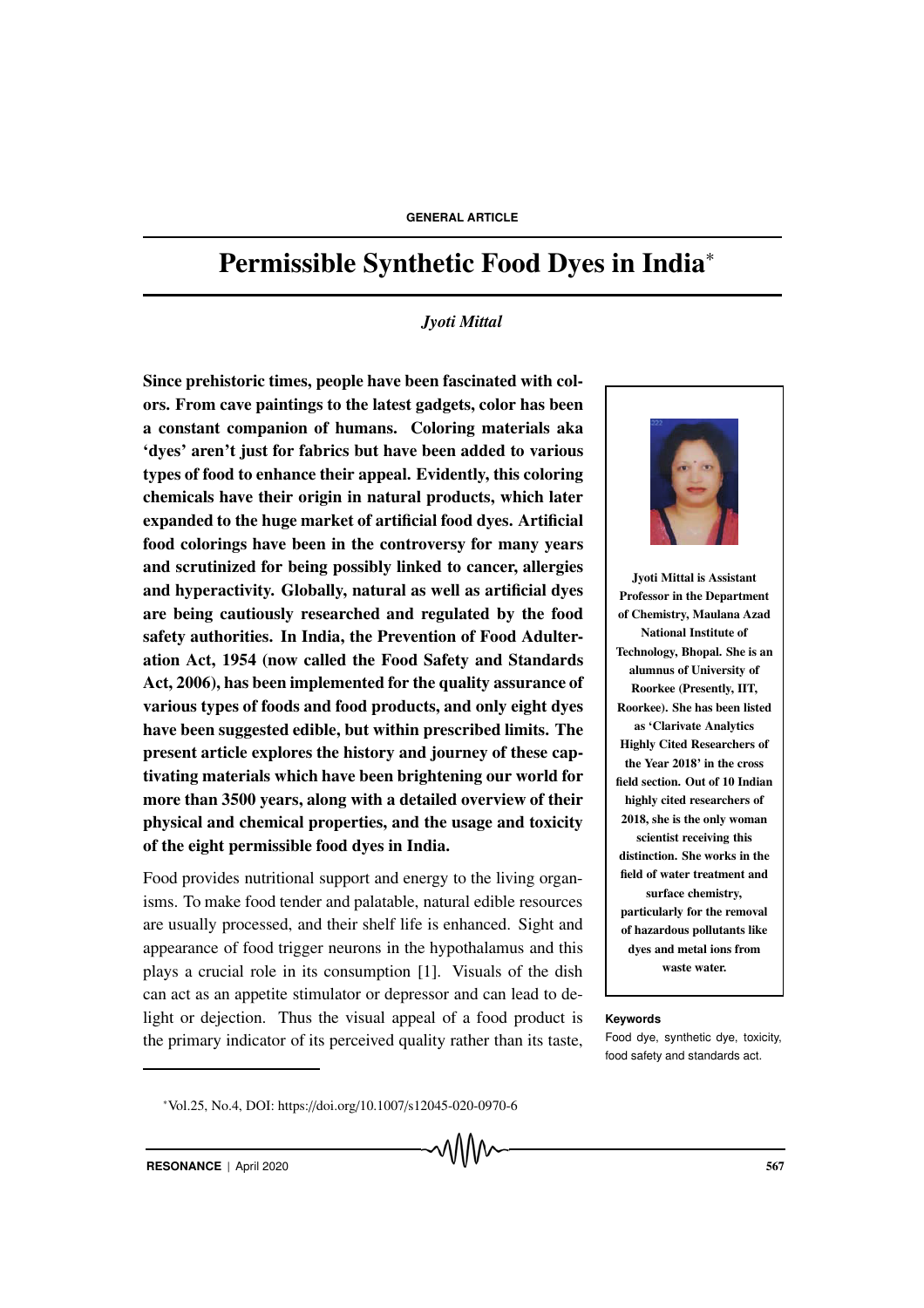touch, or smell and is correlated with the sense 'sight' or color [2]. Whether we realize it or not, the color of the food product makes it cynosure and has similar effects as the kaleidoscope of colors surrounding us. These colors have the gift to affect our emotions and sway our moods in a way that even costly gadgets can't do. Do you observe, a pink-colored room makes a patient calm or red gathers immediate attention being an emotionally-intense color? Red color also epitomes contradictory emotions, like patriotism and anarchy, love and hatred, compassion and war, and many others [3]. Color choice can magnetize and attract a target audience or alienate them.

The latest researches on color psychology explain the meaning of colors, their role in our lives, their impact on our body and mind, and how to use them to derive maximum benefit. As far as food products are concerned, their colors play a vital role in the choice of the consumer. Colors green, brown and red are more generally acceptable than blue, purple and black. Indeed millions of years ago, when our ancestors were hunting for food, blue, purple and black were considered 'warning signs' of potentially lethal foods. It is also well known that blue color is observed to be an appetite depressant and is rarely used. Thus there is a large array of emotional responses that are associated with colors. Some of these are evident by vague arguments. It is often said, colors are only a perception of an individual and not real. Your own feelings about colors can be very personal. Meanings of colors may have something to do with your choices, past experiences or culture. For instance, while the color white is often used in many Western countries to represent purity and innocence, it is seen as a symbol of mourning in many eastern European countries [3].

Color theory suggests that red, blue and yellow are called primary colors and act as basic building blocks. Mixing these three in equal proportions will give us black while mixing any two will give us secondary colors – orange, green and violet. Mixing secondary colors in different proportions creates millions of colors, each with a unique name, meaning and impact [4]. In chemistry, the chemical added to impart or change the color of a substance

The latest researches on color psychology explain the meaning of colors, their role in our lives, their impact on our body and mind, and how to use them to derive maximum benefit.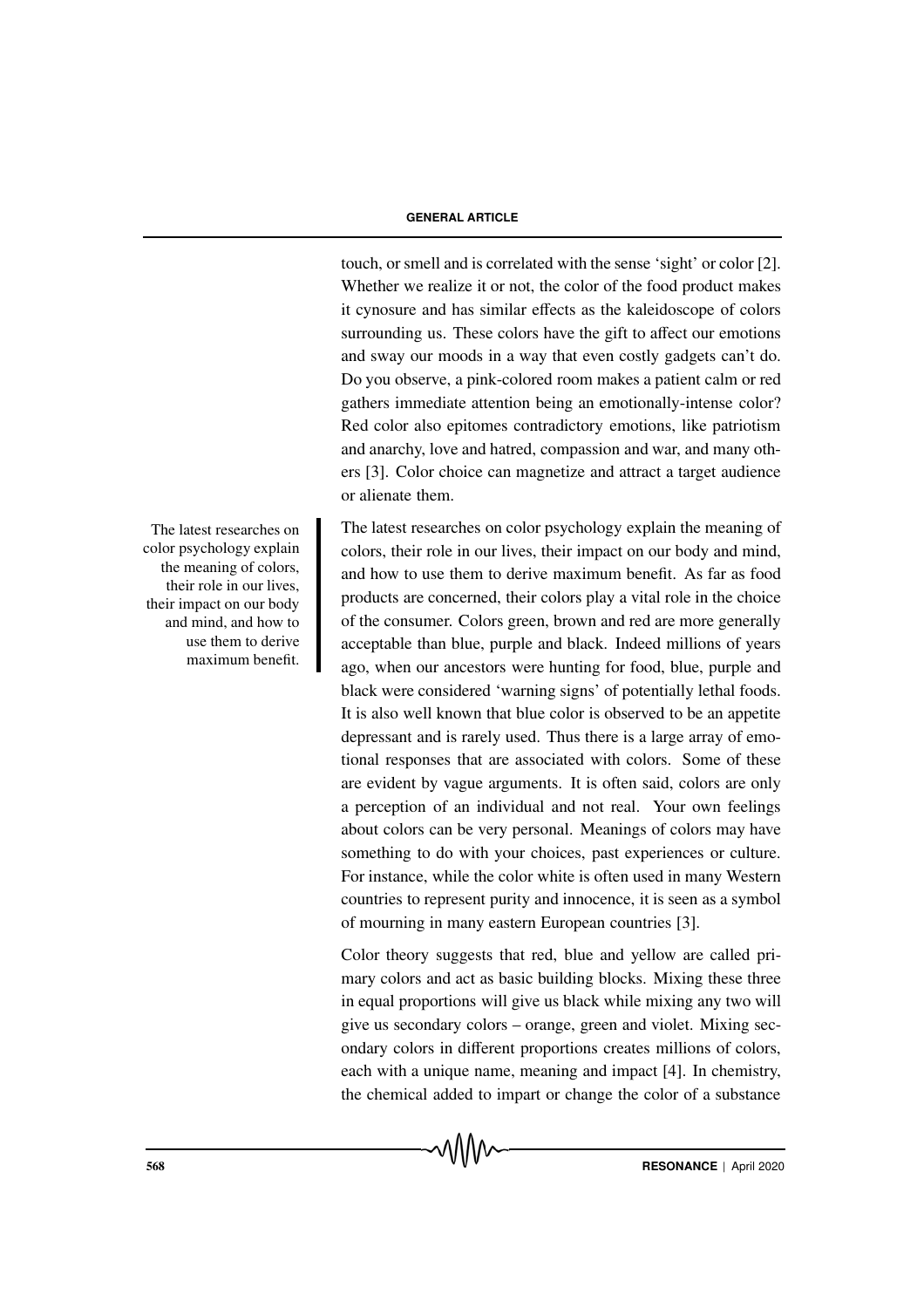is called a dye, which forms a chemical bond with the substrate. Dyes are often considered in reference to clothes, wool, paper or leather, but digestible colors have always been employed in food or drink products and are known as 'food dyes', 'food additives' or 'edible dyes'. Archaeological findings show that color has been in existence since 1500 BC. Earlier colors were derived from leaves, vegetables, fruits, and seeds. For example, extract from black glutinous rice and sesame seeds were used for getting black color; gardenia fruit and turmeric extracts for yellow; beetroot, radish and red cabbage for red and so on. These natural colors were not only meant for coloring but they also possess several biochemical properties [5].

Presently, an astonishing amount of the foods we eat is processed. To prolong the shelf life of food, additives and colors are added, which make them safe and appealing. About 70% of the diet of the average U.S. resident is from processed foods, which is about forty times more than what is used in India [6]. Examples of typical ultra-processed foods are soft drinks, sweet or salty packaged snacks, confectionery, mass-produced packaged bread, buns, biscuits and cakes, poultry, fish and other preserved meat products, instant soups and noodles, industrialized desserts, and packed pizzas, pies and other dishes and meals [7].

Natural colors are safe and sometimes even possess some medic-<br>Natural colors are safe inal qualities. On the other hand, synthetic colors, produced from coal and petroleum, could be harmful. So why use artificial colors? The foremost reason is cost. Synthetic colors can be massproduced at a much lower cost than natural colors. In addition, the availability of materials to produce natural colors is limited and season dependent. The stability of the color, fastness, vibrancy, hues, and shades desired in the present world cannot be met with natural colors alone. In the past 60 years, the amount of artificial dyes used in food around the world has increased fivefold. Color additives are used in food for many reasons. The addition of color in the food increases its attractiveness, make it look fresh and mask its original color. It also counterbalances the color loss that happens due to exposure to light, air, temperature,

and sometimes even possess some medicinal qualities. On the other hand, synthetic colors, produced from coal and petroleum, could be harmful.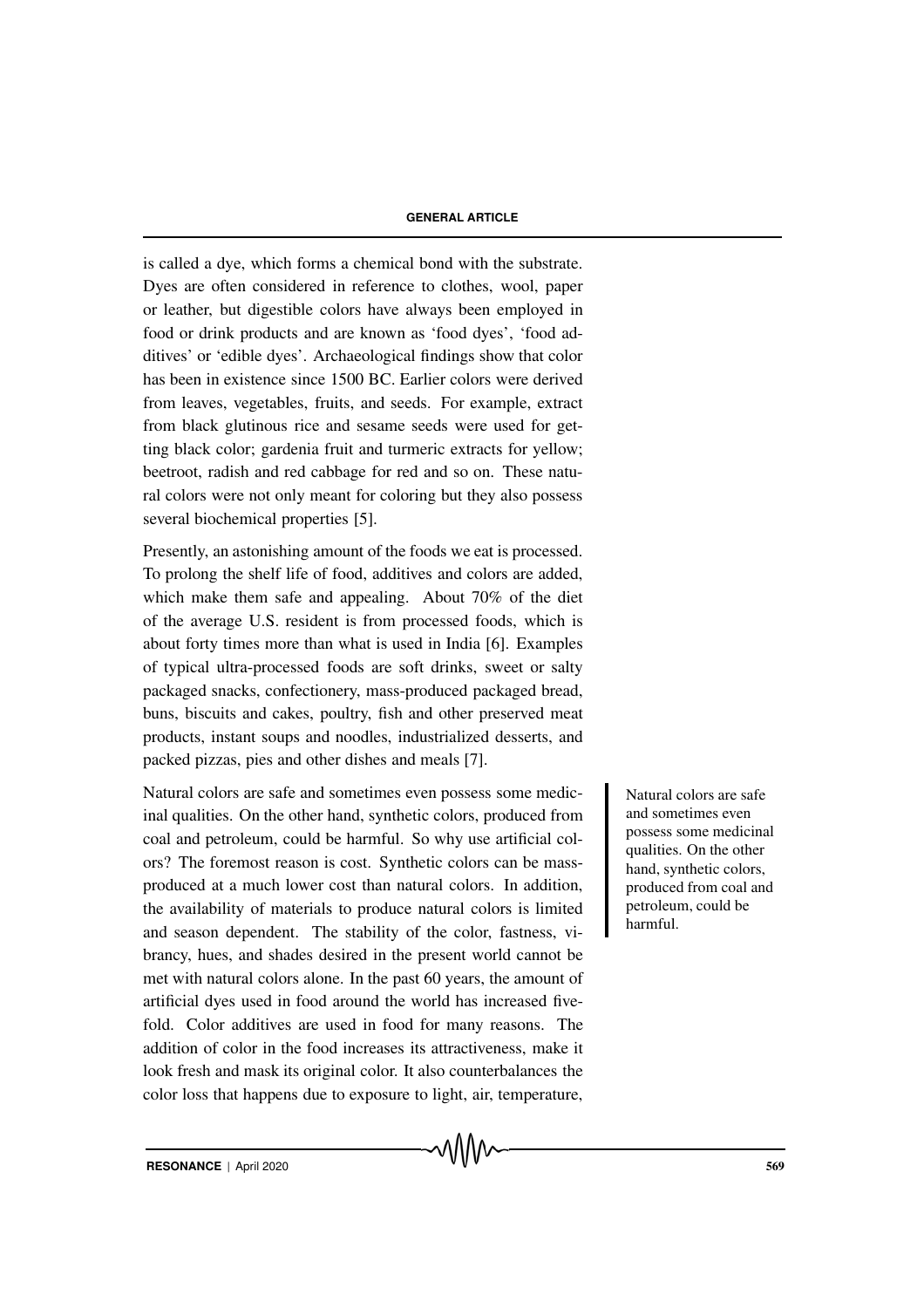moisture, storage conditions, etc. Giving an identity to colorless food products can also be the reason for adding color to food [8].

History reveals that in ancient times, natural colors extracted from vegetables and mineral sources were used to color foods, drugs, and cosmetics. Smoke and aloe extract were used to improve the color and flavor of wines [9], butter, jams, pickles. Nevertheless, large number of inorganic chemicals, like mercury sulphide, red lead, white lead, yellow lead chromate, verdigris (chemical mixture of copper salts of acetate, carbonate, chloride, formate, hydroxide, and sulphate), copper sulphate (blue vitriol or bluestone) and Scheele's green (copper arsenite), etc. were also extensively used as colorants in ancient times [11]. For example, candies were given beautiful vibrant appearance by adding copper sulfate, lead chromate, and mercury sulfide [10]. To enhance the color of tea, cayenne pepper and curry powders, copper carbonate, lead oxide, and mercury sulfide were used, while chalk was added to enhance the whiteness of bread. This adulteration of food products gave rise to strict legislations, like the 1396 French act against the coloring of butter, the 1574 French law against coloring to pastries, and the 1531 German law that provided for the burning of anyone accused of using saffron as a color [12].

In the year 1856, a real breakthrough happened, which is a classic case of serendipity. A teenager, William Henry Perkin, was experimenting at his makeshift laboratory to synthesize malaria medicine 'quinine' from nitrogen-containing chemicals obtained from coal tar as an alternative for the established method of extracting it from the bark of cinchona tree. While cleaning a beaker he noticed that diluting the dark purple sludge with alcohol left a bright purple stain on the glass. He called it Mauveine and filed for a patent. In mid-1800, Mauveine was the only synthetic color on the fabric. It was the first mass-produced dye, which was cheap and commercially available. This opened the doors of a new color industry, and beautiful magenta, fuchsia, violet, blue and green synthetic colors were born from the coal tar in the laboratory. Food industries leveraged this opportunity by replacing toxic minerals and naturally derived products by organic-based

History reveals that in ancient times, natural colors extracted from vegetables and mineral sources were used to color foods, drugs, and cosmetics. Smoke and aloe extract were used to improve the color and flavor of wines, butter, jams, pickles.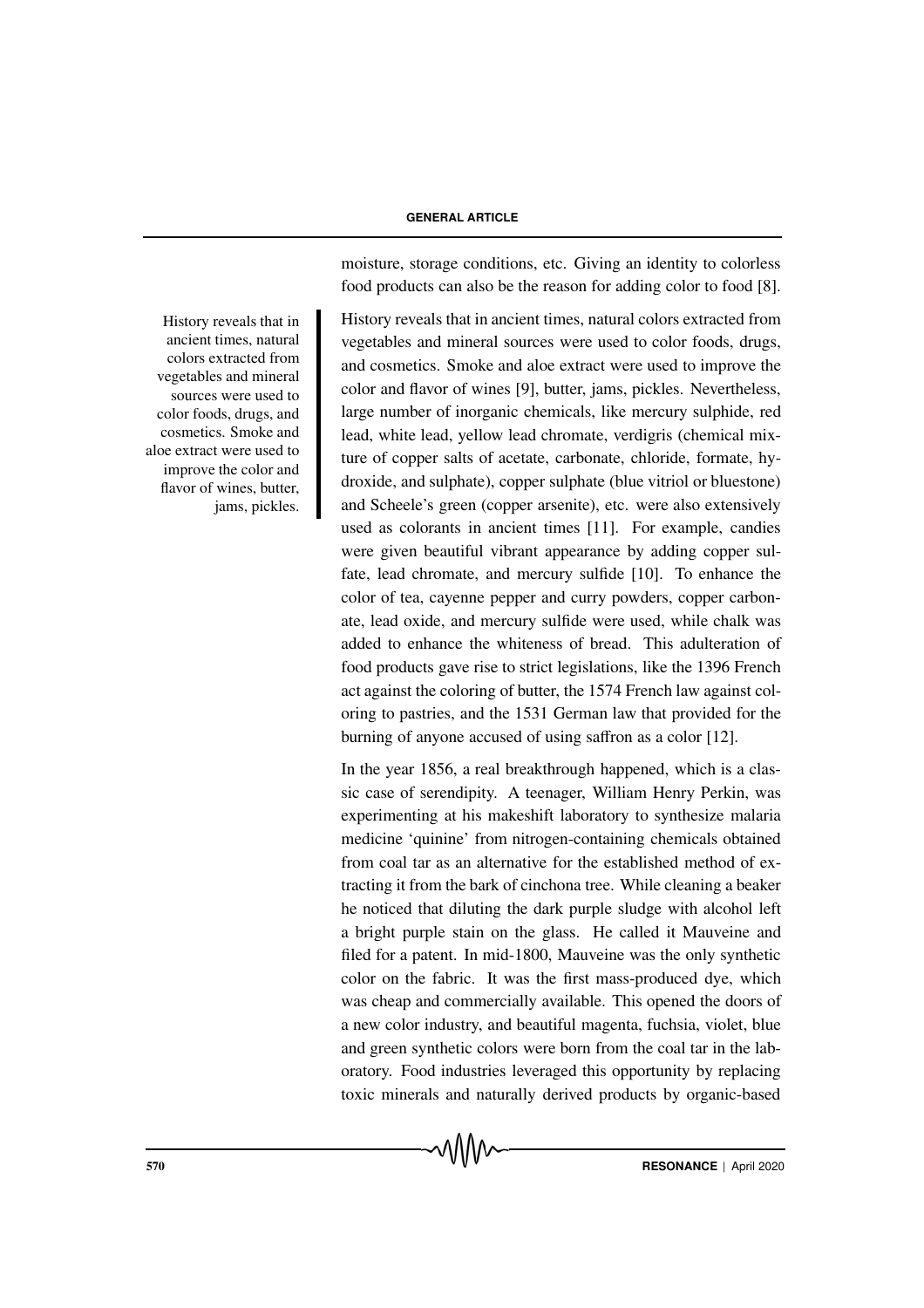# synthetic dyes as food colorants [12].

This abrupt change in food colorants posed potential health problems because the safety of these organic coal tar derivatives had not been investigated. H W Wiley [13], who is known as "the fa- H W Wiley, who is ther of the pure food and drugs act", brought a law in the United States of America on food safety in 1906, and shipping of meat and meat products containing synthetics dyes, chemicals, or ingredients unfit for human consumption was banned. In other countries also concerns over food safety led to numerous regulations. Interestingly, earlier the procedure was of 'negative listing' meaning the substances were not allowed for use but in the 20th century, a principle called 'positive listing' has been implemented. It implies that substances meant for human consumption have been tested for their safety and that they have to meet specified purity criteria prior to their approval by the corresponding authorities [14].

The legislation that dealt with food safety in India for a very long time is called the 'Prevention of Food Adulteration Act, 1954' (PFA) [15]. Later, the government of India merged all the older laws related to food, fruit, meat, vegetable, edible oil, milk, etc., into one act for food safety namely the 'Food Safety and Standards Act' (FSSA), 2006 [16]. This act recognizes eight coal tar dyes as safe for use in foods and cosmetics. As far as the usage of food dyes in other countries is concerned, authorities allow only 7 dyes in the United States of America, 8 in Canada, and 15 in several European countries (*Table* 1) [17]. According to the Indian PFA/FSSA, eight synthetic dyes which are allowed to be used as red, yellow, blue and green colors in food are – Brilliant Blue FCF (Blue 1), Indigo Carmine (Blue 2), Fast Green FCF (Green 3), Tartrazine (Yellow 5), Sunset Yellow FCF (Yellow 6), Erythrosine (Red 3), Carmoisine (Red 10) and Ponceau 4R (Red 18). The PFA also prescribes the specificity of these synthetic colors in food items, their maximum permissible limits, and instructions on harmful impurities [18]. Detailing about their general and chemical names, synonyms, color index numbers, Enumber, and physical properties like color, molecular weight, solknown as "the father of the pure food and drugs act", brought a law in the United States of America on food safety in 1906, and shipping of meat and meat products containing synthetics dyes, chemicals, or ingredients unfit for human consumption was banned.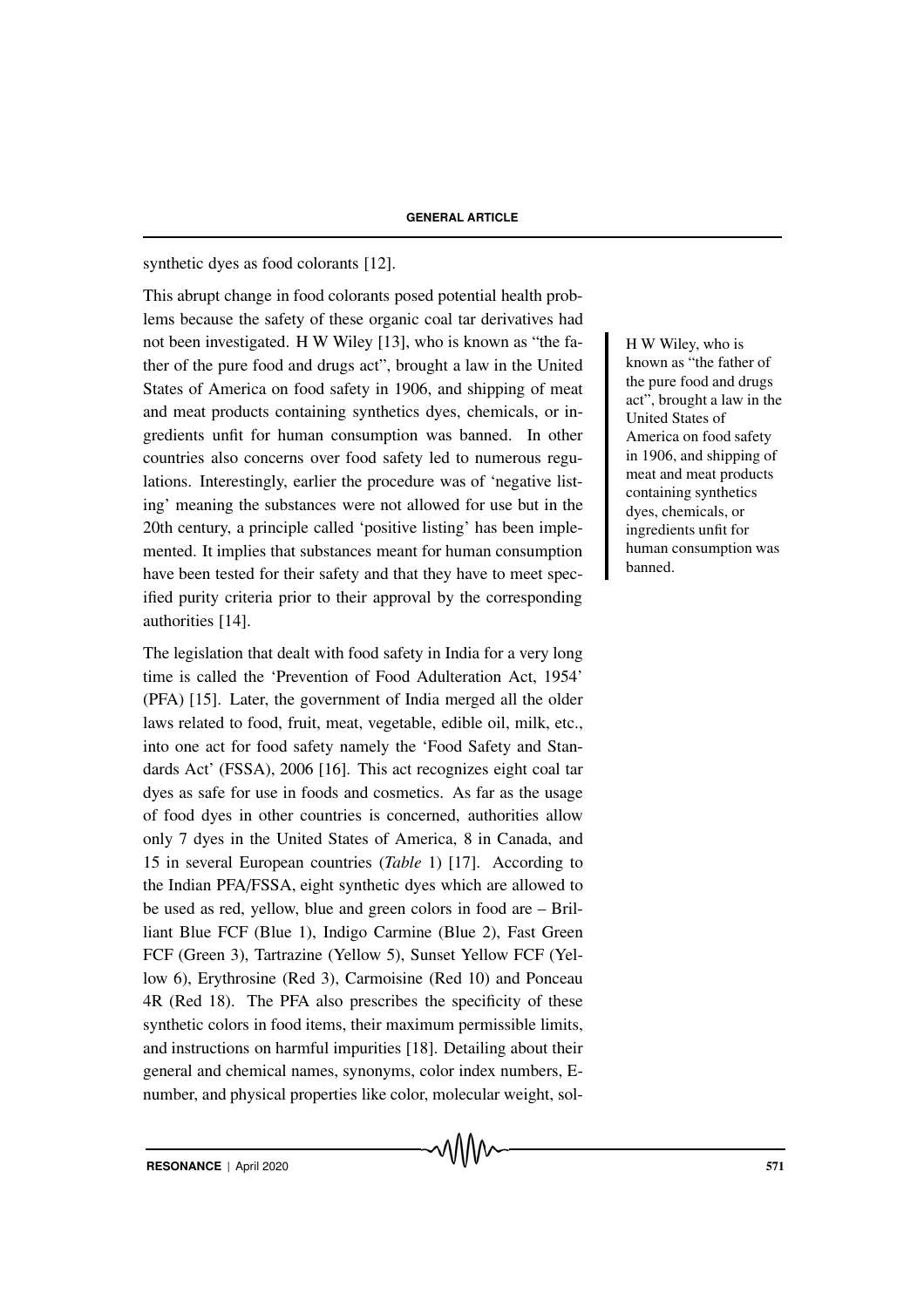| Property                          | <b>Dye</b>                                                                                                |                                                                                             |                                                                                                                                 |                                                                                                                     |                                                                                  |                                                                                                   |                                                                                            |                                                                                                                              |
|-----------------------------------|-----------------------------------------------------------------------------------------------------------|---------------------------------------------------------------------------------------------|---------------------------------------------------------------------------------------------------------------------------------|---------------------------------------------------------------------------------------------------------------------|----------------------------------------------------------------------------------|---------------------------------------------------------------------------------------------------|--------------------------------------------------------------------------------------------|------------------------------------------------------------------------------------------------------------------------------|
|                                   | <b>Brilliant Blue FCF</b>                                                                                 | <b>Indigo Carmine</b>                                                                       | <b>Fast Green FCF</b>                                                                                                           | <b>Tartrazine</b>                                                                                                   | <b>Sunset Yellow</b><br><b>FCF</b>                                               | <b>Ervthrosine</b>                                                                                | <b>Carmoisine</b>                                                                          | <b>Ponceau 4R</b>                                                                                                            |
| <b>FD&amp;C Name</b>              | Blue 1                                                                                                    | Blue 2                                                                                      | Green 3                                                                                                                         | Yellow 5                                                                                                            | Yellow 6                                                                         | Red 3                                                                                             | Red 10                                                                                     | Red 18                                                                                                                       |
| <b>Synonyms</b>                   | <b>Cosmetic Blue</b><br>LakeModrKysela 9,<br>Intracid Pure Blue                                           | Acid Blue W<br><b>Carmine Blue</b><br>Indigo<br>DisulphonateIndigo                          | Aizen<br><b>Solid Green FCF</b><br>1724 Green                                                                                   | Acid Yellow 23.<br>Filter Yellow, Food<br>Yellow #4                                                                 | <b>Orange Yellow S</b>                                                           | Acid Red 51<br>Food Red 14C L<br>Food Colour No.<br>Red 14                                        | Azorubine<br>Acid red 14<br><b>Brilliant Crimson</b><br>Red                                | <b>Cochineal Red A.</b><br>C.I. Acid Red 18.<br><b>Brilliant Scarlet 3R</b><br><b>New Coccine</b>                            |
| Class                             | <b>Triaryl Methane</b>                                                                                    | Indigoid                                                                                    | <b>Triaryl Methane</b>                                                                                                          | Mono Azo                                                                                                            | Mono Azo                                                                         | Xanthene                                                                                          | Mono Azo                                                                                   | Mono Azo                                                                                                                     |
| <b>Chemical</b><br><b>Formula</b> | C37H34O9N2S3Na2                                                                                           | C <sub>15</sub> H <sub>8</sub> O <sub>8</sub> N <sub>2</sub> S <sub>2</sub> Na <sub>2</sub> | C37H34N2O1nS3Na2                                                                                                                | C16HaNaNa3OaS2                                                                                                      | CasHanN>Na>OzS>                                                                  | ConHalaNa>Os H>O                                                                                  | ConHioNoNaoOzSo                                                                            | ConH++NoNa3O+nS3                                                                                                             |
| <b>LUPAC</b><br><b>Name</b>       | Bis{4-(N-ethyl-N-3-<br>sulfophenylmethyl)<br>aminophenvl}-2-<br>sulfophenyl<br>methylium<br>disodium salt | 3.3'-dioxo-2.2'-bis-<br>indolvden-5.5'-<br>disulfonic acid<br>disodium salt                 | $(4, 4 - bis - (N -$<br>$[ethv]-3-$<br>sulphobenzyl)-<br>$amino-2-$<br>sulpho -4-<br>hydroxy-<br>fuchsonlum.<br>disodium salt). | Trisodium-5-<br>hydroxy-1-(4-<br>sulfonatophenvl)-4-<br>(4-sulfonato<br>phenvlazo)-H-<br>pyrazole-3-<br>carboxylate | Disodium 6-<br>hydroxy-5-f(4-<br>sulfophenyl)azo]-2-<br>naphthalenesulfon<br>ate | Disodium 2-<br>(2.4.5.7-tetraiodo-<br>$3-oxido-6-$<br>oxoxanthen-9-v1)<br>benzoate<br>monohydrate | Disodium 4-<br>hydroxy-3-(4-<br>sulfonato-1-<br>nephthyl azo)-<br>naphthalene<br>sulfonate | Trisodium (8Z)-7-<br>охо-8-1(4-<br>sulfonatonaphthale<br>$n - 1 -$<br>vl)hydrazinvlidene]<br>naphthalene-1.3-<br>disulfonate |
| <b>Molecular</b><br>Weight        | 792.84                                                                                                    | 466.36                                                                                      | 808.85                                                                                                                          | 534.4                                                                                                               | 452.36                                                                           | 897.88                                                                                            | 502.42                                                                                     | 604.46                                                                                                                       |
| Color                             | Blue                                                                                                      | Dark Blue                                                                                   | Dark Green                                                                                                                      | Yellow                                                                                                              | Orange                                                                           | Pink                                                                                              | Red to Maroon                                                                              | strawberry red                                                                                                               |
| C.A.S. No.                        | 223-339-8                                                                                                 | 860-22-0                                                                                    | $2353 - 45 - 9$                                                                                                                 | 1934-21-0                                                                                                           | 2783-94-0                                                                        | 16423-68-0                                                                                        | 3567-69-9                                                                                  | 2611-82-7                                                                                                                    |
| C.I. No.                          | 42090                                                                                                     | 73015                                                                                       | 42053                                                                                                                           | 19140                                                                                                               | 15985                                                                            | 45430                                                                                             | 14720                                                                                      | 16255                                                                                                                        |
| <b>E-Number</b>                   | $E-133$                                                                                                   | $E-132$                                                                                     | $E - 143$                                                                                                                       | $E-102$                                                                                                             | $E-110$                                                                          | $E-127$                                                                                           | $E-122$                                                                                    | $E-124$                                                                                                                      |
| Amax                              | 630 nm                                                                                                    | 610 nm                                                                                      | 622 nm                                                                                                                          | 426 nm                                                                                                              | 480 nm                                                                           | 526 nm                                                                                            | 508 nm                                                                                     | 505 nm                                                                                                                       |
| <b>Solubilitvin</b><br>water      | Soluble                                                                                                   | Soluble (15 g/l)                                                                            | Soluble                                                                                                                         | Soluble (140 g/l)                                                                                                   | Soluble                                                                          | Soluble(120 g/l)                                                                                  | Soluble (120 g/l)                                                                          | Soluble (100 g/l)                                                                                                            |
| <b>Melting</b><br>Point           | No Sharp Point                                                                                            | 390°-392°C.                                                                                 | 209°C                                                                                                                           | > 300 °C<br>(Decomposes at<br>250 °C                                                                                | 300 °C                                                                           | No sharp point                                                                                    | No sharp point                                                                             | No sharp point                                                                                                               |
| <b>Density</b>                    | $0.20 - 0.70$                                                                                             | 0.80                                                                                        | No information                                                                                                                  | $1.85 - 1.95$                                                                                                       | No information                                                                   | 0.80                                                                                              | No information                                                                             | No information                                                                                                               |
| <b>Permitted</b><br>Usage         | Food, Ingested<br>Drugs, Externally<br><b>Applied Drugs</b>                                               | Foods, and<br><b>Ingested Drugs</b>                                                         | Food, Drugs,<br>Personal Care<br>Products, and                                                                                  | Foods, Drugs, and<br>cosmetics                                                                                      | Foods, Drugs, and<br>cosmetics                                                   | Foods, Drugs and<br>Cosmetics                                                                     | Foods, Beverages,<br><b>Externally applied</b><br>drugs, and                               | Foods, Drugs and<br>Cosmetics                                                                                                |

Table 1. Important facts about food dyes used in India.

The point to ponder is that while buying fresh fruits, vegetables or grains, the best possible alternatives are selected, but processed food is purchased without checking the ingredients, let alone their origin or side effects. ubility in water, melting point, density, the maximum wavelength of absorption of light, permitted usage and permissible limits are presented in *Table* 1.

The point to ponder is that while buying fresh fruits, vegetables or grains, the best possible alternatives are selected, but processed food is purchased without checking the ingredients, let alone their origin or side effects. These items are bought by simply putting faith in the manufacturer. Of course, rules and regulations help in identifying dyes of the safe zone but on many occasions, such regulations are not followed by every manufacturer. Large industries, which produce foodstuff in huge quantities are regularly monitored and are afraid of stringent action by regulatory authorities if caught. But on the other hand, small units operated in the backyards, rarely abide by these measures. Maybe it is uninten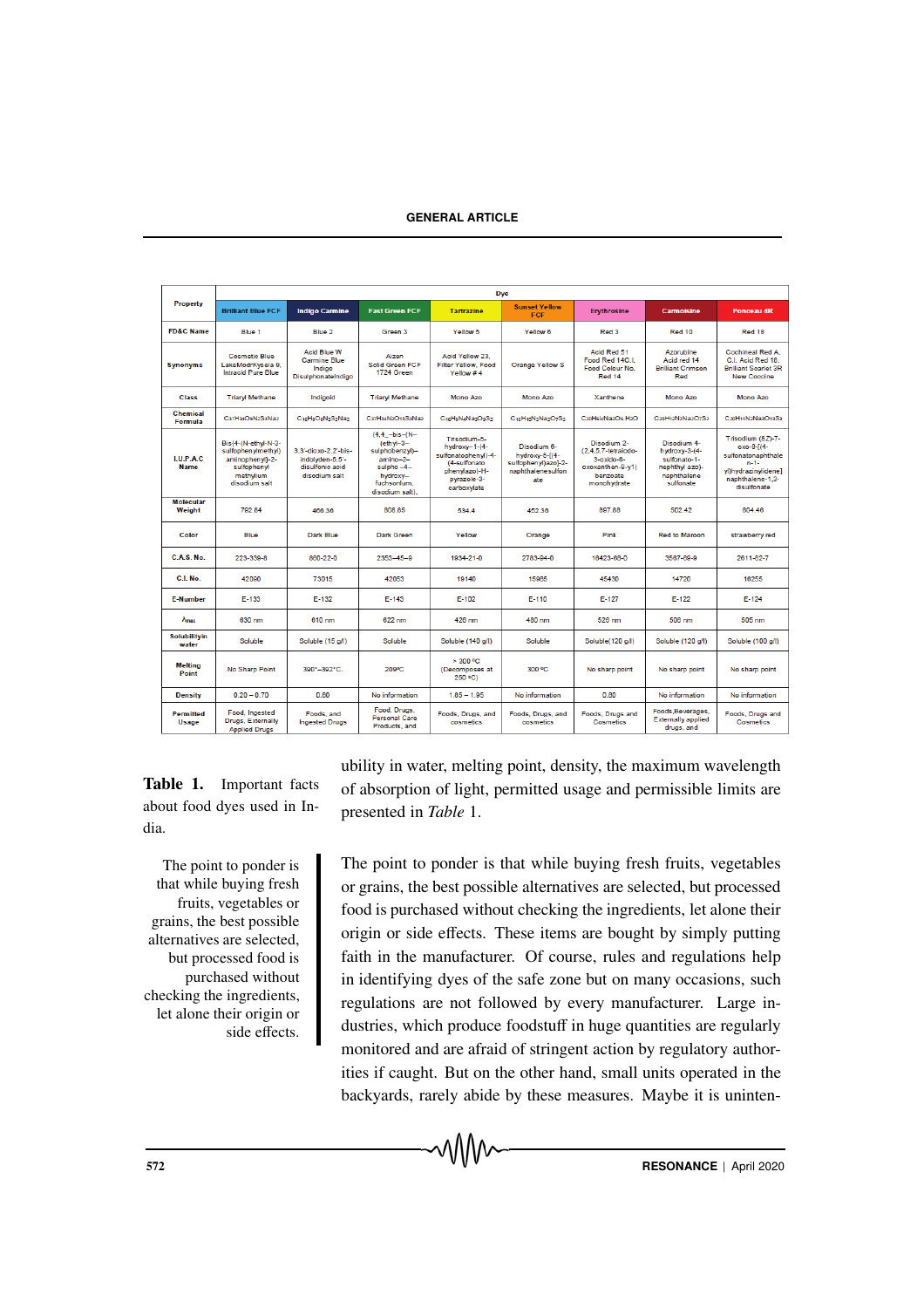tional and due to a lack of knowledge and awareness.

Claims have been repeatedly made that artificial dyes cause seri-<br>Claims have been ous side effects, such as hyperactivity in children as well as cancer and allergies to all. But this topic is highly controversial and contradictory results have been reported by researchers worldwide. Interestingly, some food dyes are banned in some countries and allowed in others. For example, Yellow 5 and Yellow 6 are dyes permitted to be used in Europe, with warning instructions: 'may have an adverse effect on activity and attention in children'. However, the use of both of these dyes is permitted in the USA and India without any warning. In Britain, McDonald's fries have four ingredients, potatoes, vegetable oil, dextrose, and salt. In the U.S., McDonald's fries have more than 15 ingredients, including disodium pyrophosphate, which keeps the fries' from losing color.

Permission to use a particular food dye goes through extensive testing for its acute/chronic toxicity, carcinogenicity, mutagenicity, reproductive toxicity, absorption in the body, and so on. These tests are performed not only on small rats but also on larger animals like rabbits, dogs, and pigs, whose physiology resembles humans [19, 20]. These time consuming and cumbersome tests then provide the 'Acceptable Daily Intake' (ADI) of the dyes expressed as mg/kg of body weight. ADI indicates the amount of food additive that can be consumed daily throughout life without posing an appreciable risk to consumer health [21]. Furthermore, given the low rate of absorption, harm to human health is unlikely. These tests on determining the maximum allowed dosage and their side effects are only focused on body weight, not on the age of the kid/person. This needs to be mentioned here because children are more fascinated by bright and vivid colors, and food companies to boost the sales especially focus on coloring kid's food with extremely dazzling colors so as to captivate their attention.

Almost 45 years ago, in 1973, Benjamin Feingold presented extensive research to the American Medical Association relating food additives to learning and behavior disorders, which were repeatedly made that artificial dyes cause serious side effects, such as hyperactivity in children as well as cancer and allergies. But this topic is highly controversial and contradictory results have been reported by researchers worldwide.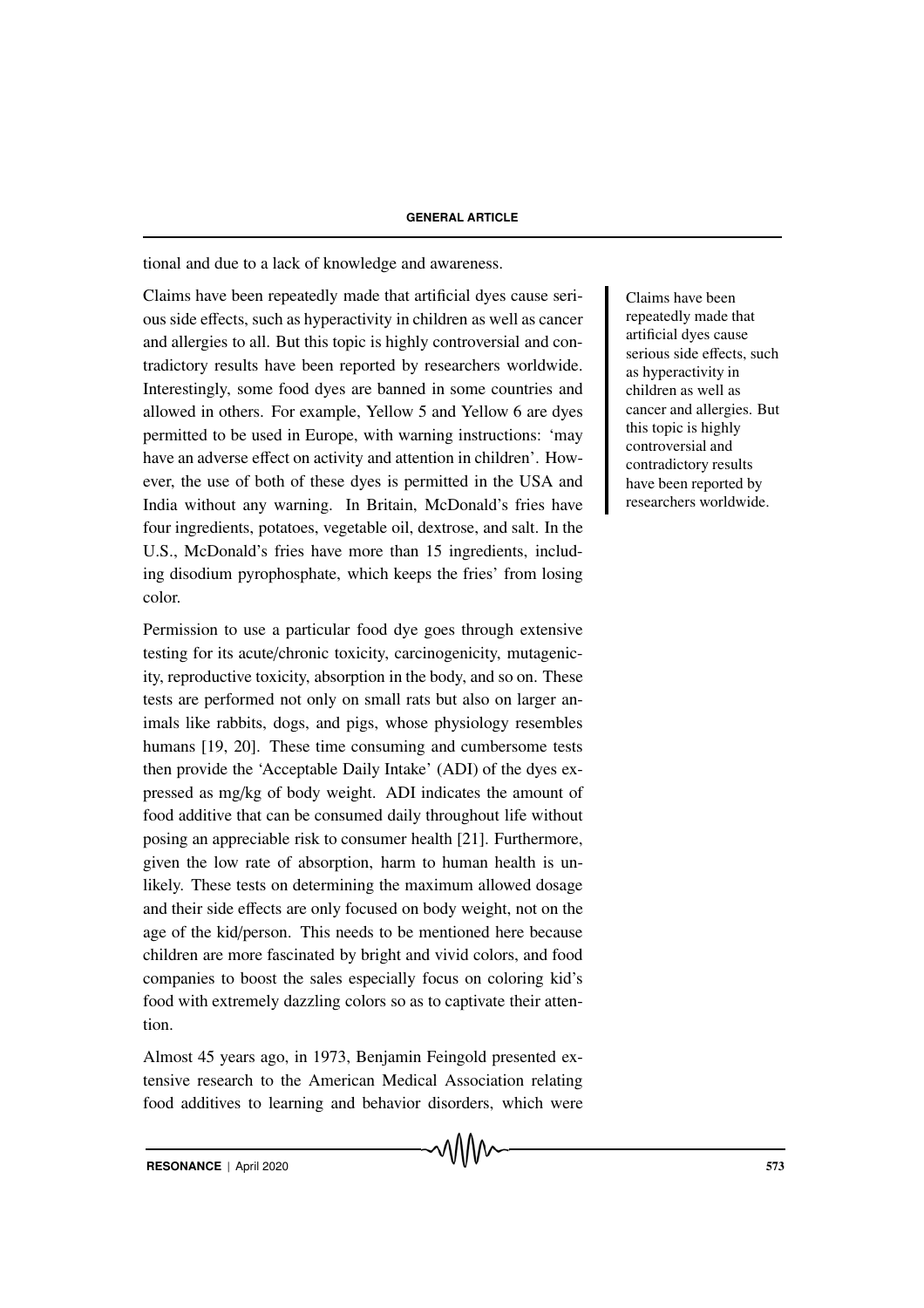later linked to Attention Deficit Hyperactivity Disorder (ADHD) [22]. Effects of more than 3,000 different food additives were tested on 1,200 individuals, but his work was not only disproved but also mocked upon. Feingold suggested that a diet free from these additives had a significant decrease in symptoms of hyperactivity, and more than 50% of the people benefitted from it. A large number of studies were performed on detecting the severity of this allegation, out of which three studies done in Southampton University, showed for the first time, conclusively and scientifically, the dark side of these dyes [23–25]. In each of the study, more than 100 children of different age groups were monitored for irritability, restlessness, and sleep disturbance, by elimination and then the resumption of a particular additive.

Symptoms of ADHD include hyperactivity, low frustration tolerance, impulsivity, and lack of attention. ADHD is a quantitative diagnosis, like hypertension, and the symptoms of some persons, who are near the verge, may aggravate even by small ingestion of these additives. Recent data suggest a small but significant harmful effect of edible dyes on children's behavior that was not previously recognized with diagnosable ADHD. Thus food dyes appear to be more of a public health problem than an ADHD problem [26].

Food safety authorities keep re-evaluating the safety concerns of all synthetic dyes and revising the ADI values according to the available literature and clinical studies. This is important because ADI has several constraints, like intake of one single additive by a healthy person and not in mixture with other additives, change in the eating pattern with the progressing years, different types of diets in countries, and also the allowed additives and dosage in these countries. Importantly, there are new studies demonstrating that children may actually consume more colored foods than expected by the regulatory authorities. For example, in the USA, the amount has risen from 12 mg/capita/day in 1950 to 62 mg/capita/day in 2010 [27]. Further investigations are highly necessary because the usage is not limited to one or two additives in a product. To arrive at the desired taste, color, state, preservation,

Food safety authorities keep re-evaluating the safety concerns of all synthetic dyes and revising the ADI values according to the available literature and clinical studies. This is important because ADI has several constraints, like intake of one single additive by a healthy person and not in mixture with other additives, change in the eating pattern with the progressing years, etc.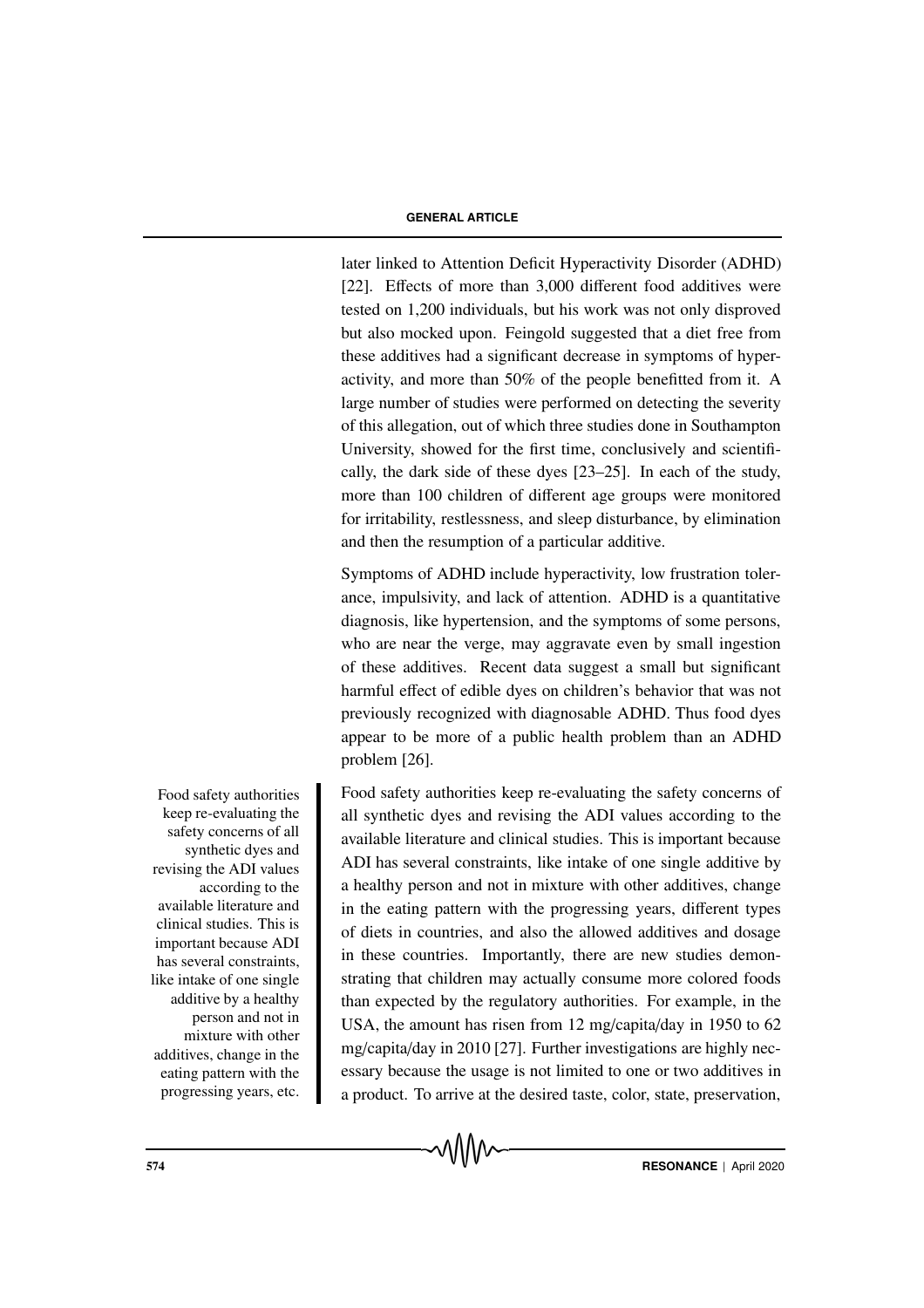etc., several additives are being used in combination. For example, a popular brand of fruit-flavored candy, with their tagline as 'taste the rainbow', contains more than 18 ingredients, namely hydrogenated palm kernel oil, sugar, modified corn starch, citric acid, tapioca dextrin, corn starch, carnauba wax, natural and artificial flavors (not revealed, supposed to be a trade secret), artificial food colors (Yellow 6 lake, Red 40 lake, Yellow 5 lake, Blue 2 lake, Yellow 5, Red 40, Yellow 6, Blue 1 lake and Blue 1) and ascorbic acid [28]. Every component, even if explored independently, is suspected to be cause of some health issue, like hydrogenated palm kernel oil can cause colon cancer, high blood pressure and obesity; dextrin and corn starch could be the reason of allergies and so on. Gelling together so many constituents and then heating, molding and preserving them, could cause unimaginable reactions and subsequently effects that is quite hard to imagine [29]. Food authorities makes the listing of ingredients on products mandatory but it doesn't makes it less dangerous, only avoidable for those people who are aware and care to read them. The food industry must be held accountable for the constituents they use and strong impediments are needed to keep these insalubrious components at bay.

The current status of evidence is inconclusive but still notewor-<br>The current status of thy. It clearly asserts that even if synthetic food colors are not the reason for ADHD in children, it still contributes significantly to pushing them towards it. Throughout the twentieth century, activists have continuously raised their voices against using chemical additives, and consequently, several reputed manufacturers have responded to their demands. For example, Nestle, General Mills, and Kraft Food Group have agreed to phase out artificial colors from their products. This spirit should get into other manufacturers, and our goal should be to eliminate the menace of synthetic dyes from our diet and all the food products. Surely, the shift from synthetics dyes – much simpler, cheaper, brighter, and versatile products – to natural dyes is a big challenge for the food industry, and more serious efforts are required to suggest new cost-effective natural alternatives. If achieved, this will safe-

evidence is inconclusive but still noteworthy. It clearly asserts that even if synthetic food colors are not the reason for ADHD in children, it still contributes significantly to pushing them towards it.

**RESONANCE** | April 2020 575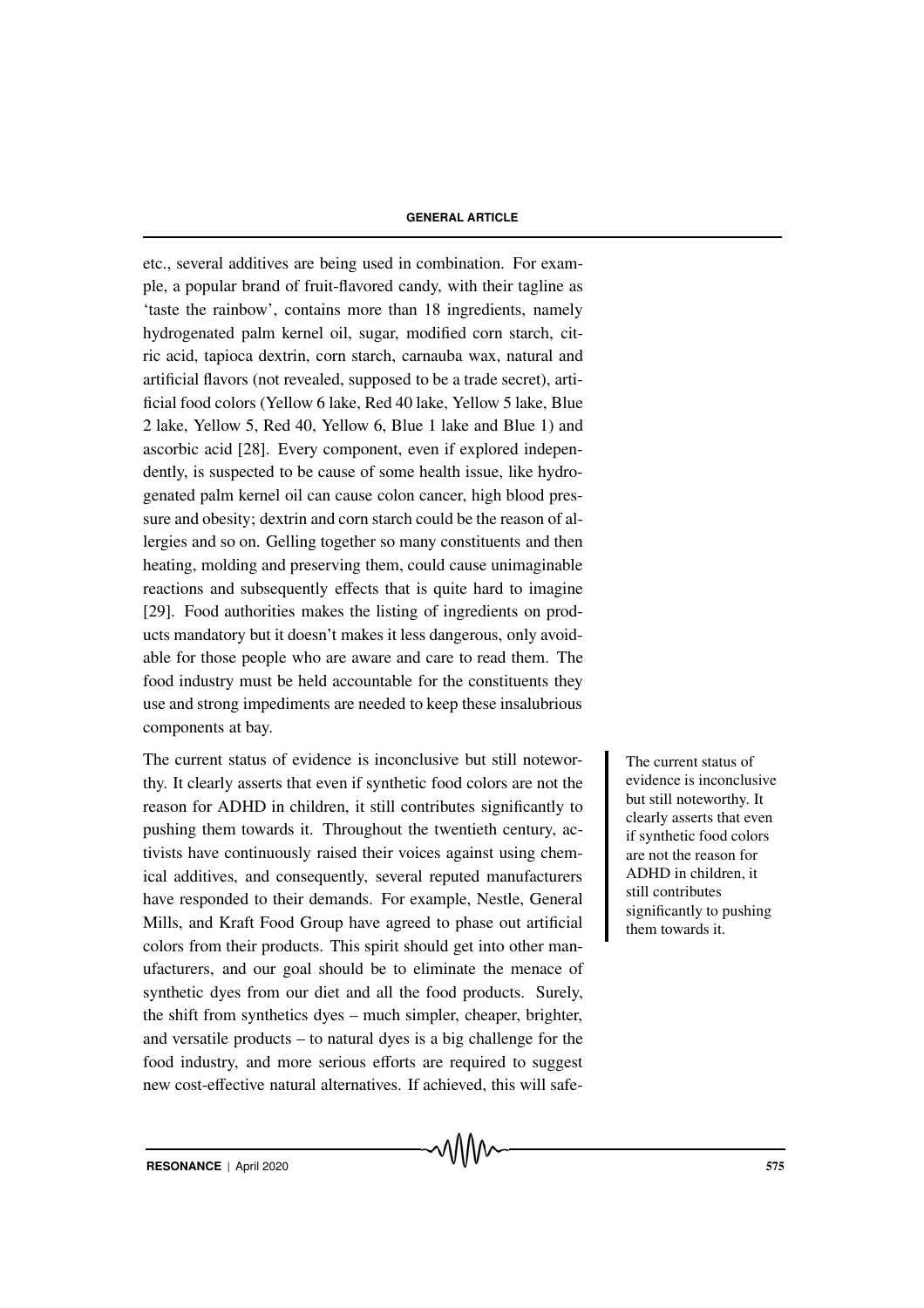guard the tender health of future generations and protect them from unwanted diseases.

Since food adulteration directly affects public health, policymakers must address this issue more seriously, and the use of toxic dyes in the food industry should be treated as a public health hazard. A national campaign is needed to educate children, youth, and their parents to avoid the use of harmful additives and colors and consumption of food with such additives. Law enforcement agencies should play a prominent role, and more stringent action is warranted for the prevention of food adulteration. This is mandatory for building a healthy nation and economy.

# Suggested Reading

- [1] M. Palkovits, Hypothalamic regulation of the food intake, *Clinical Neuroscience*, Vol.56, No.9–10, pp.288–302, 2003.
- [2] J.B. Hutchings, The importance of visual appearance of foods to the food processor and the consumer, *Journal of Food Quality*, Vol.1, pp.267–278, 1977.
- [3] H.T. Lawless and H. Heymann (eds.), Color and Appearance, 12th Chapter of book, Sensory Evaluation of Food: Principles and Practices (Food Science Text Series), Springer Science Business Media New York 2nd ed., pp.406–429, 2010.
- [4] A. Hard and L. Sivik, A theory of colors in combination A descriptive model related to the NCS color-order system, Color Research and Application, Vol.26, No.1, pp.4–28, 2001.
- [5] J. Walford (ed.), Developments in Food Colours, Elsevier 1980.
- [6] Pan American Health Organization, Ultra-processed Food and Drink Products in Latin America: Trends, Impact on Obesity, Policy Implications. Washington, 2015.
- [7] Food and Agriculture Organization of the United Nations, Guidelines on the Collection of Information on Food Processing Through Food Consumption Surveys. Rome, 2015.
- [8] FDA-IFIC Foundation "Food Ingredients and Colors" brochure, http://www.foodinsight.org/Resources/Detail.aspx?topic=Food Ingredients Colors
- [9] Rackham, H. (Ed.), Pliny the Elder. Natural History, Col. 4, Book XIV,; Harvard University Press: Cambridge, MA, 1945; p 232 - 233.
- [10] H T McKone, The History of Food Colorants Before Aniline Dyes, *Bulletin for the History of Chemistry*, Vol.10, pp.25–31, 1991.
- [11] P B Hutt and P B Hutt II, A history of government regulation of adulteration and misbranding of food, Food, Drug, Cosmetics, *Law Journal*, Vol.39, pp.2– 73, 1984.
- [12] S H Katzand and W W Weaver, *Encyclopedia of Food and Culture*, Edition 1 Charles Scribner's Sons, 2002.